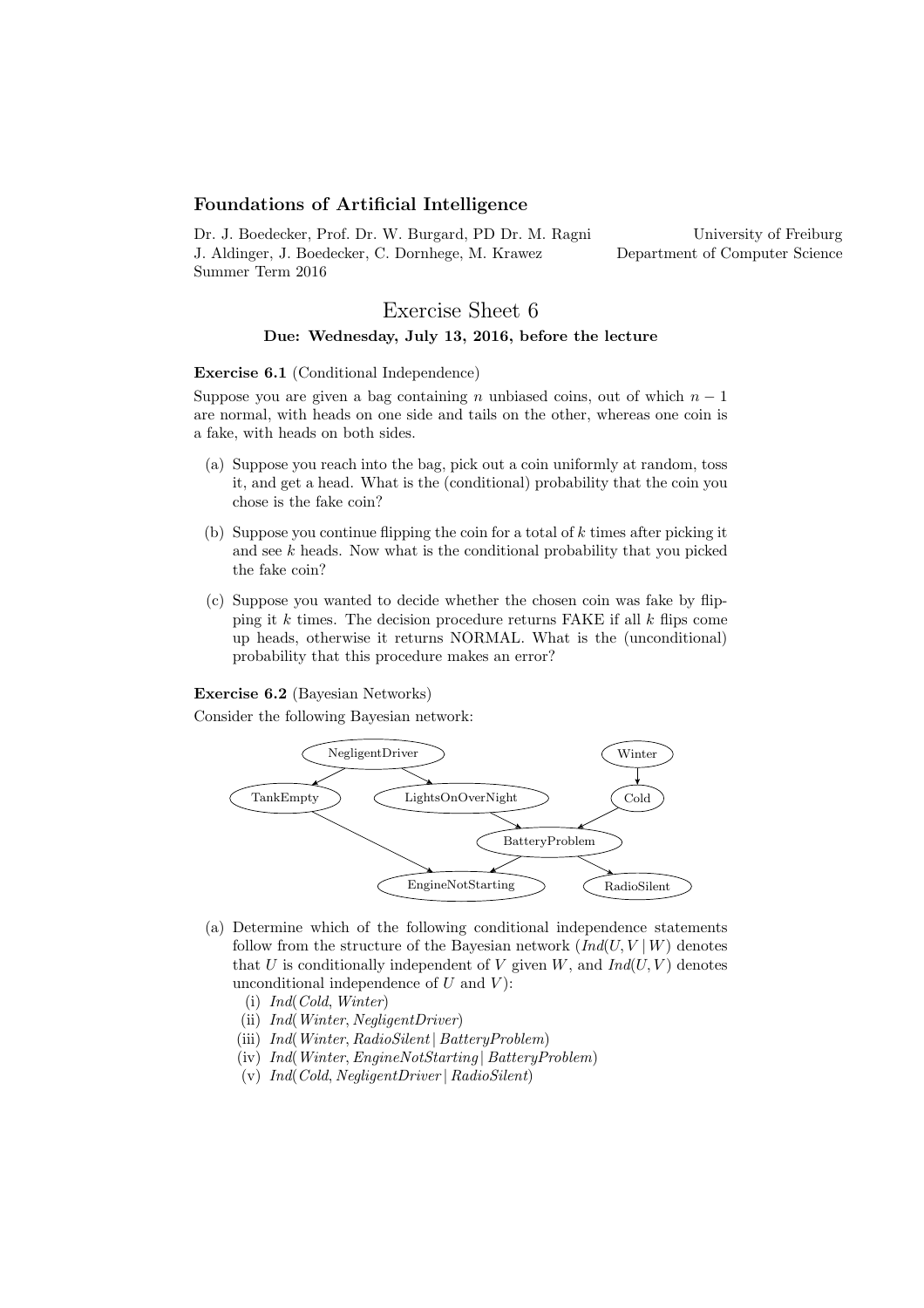(b) Compute  $P(EnqineNotStarting|Negative: \neg Cold)$ . The relevant entries in the conditional probability tables are given below:

> $P(Lights On OverNight|Negative) = 0.3$  $P(LiahtsOnOverNiaht|\neg NealiaentDriver) = 0.02$  $P(TankEmpty|Negative) = 0.1$  $P(TankEmpty|\neg NegligentDirect) = 0.01$  $P(Battery Problem | Cold, LightsOnOverRight) = 0.9$  $P(Battery Problem | Cold, \neg LightsOnOverNight) = 0.2$  $P(Battery Problem | \neg Cold, LightsOnOverRight) = 0.8$  $P(Battery Problem | \neg Cold, \neg LightsOnOverRight) = 0.01$  $P(Engineering|BatteryProblem, TankEmpty) = 0.9$  $P(Engineering|BatteryProblem, \neg TankEmpty) = 0.7$  $P(EngineeringNotStarting | \neg BatteryProblem, TankEmpty) = 0.8$  $P(EngineeringNotStarting | \neg BatteryProblem, \neg TankEmpty) = 0.05$

# Exercise 6.3 (Value iteration algorithm)

Consider the following grid world. The  $u$  values specify the utilities after convergence of the value iteration and  $r$  is the reward associated with a state. Assume that  $\gamma = 1$  and that an agent can perform four possible actions: **North**, South, East und West. With probability 0.7 the agent reaches the intended state, with probability 0.2 it moves to the right of the intended direction, and with probability 0.1 to the left.

|  | $u = 8   u = 15   u = 12  $ |
|--|-----------------------------|
|  | $u=2   r=2   u=10  $        |
|  | $u = 7   u = 16   u = 11  $ |

Which is the best action an agent can execute if he is currently in the center state of the grid world? Justify your answer. Which utility does the center state have?